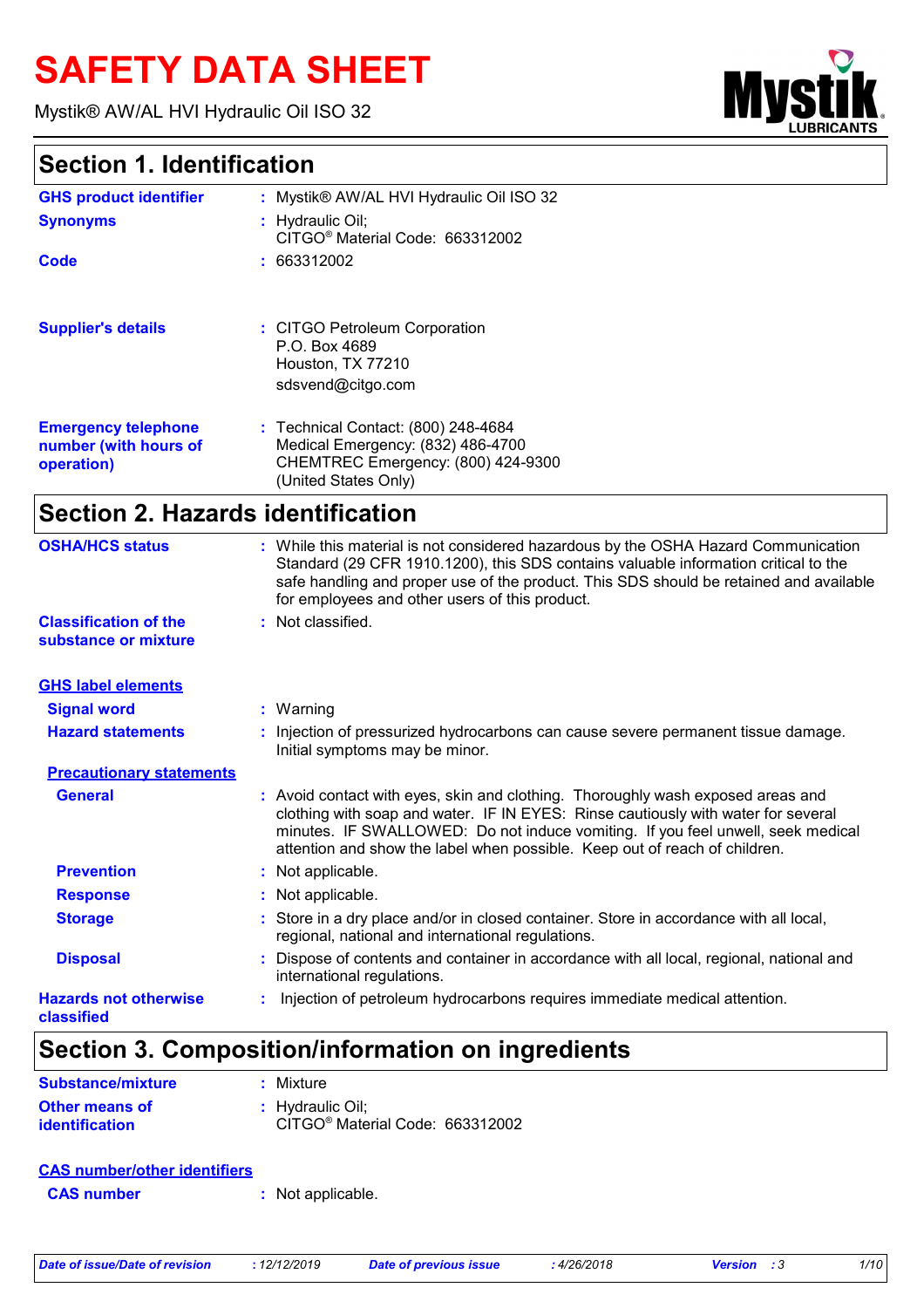## **Section 3. Composition/information on ingredients**

| <b>Ingredient name</b>                                 | $\Omega$ | <b>CAS number</b> |
|--------------------------------------------------------|----------|-------------------|
| Distillates (petroleum), hydrotreated heavy paraffinic | ≥90      | 64742-54-7        |

Any concentration shown as a range is to protect confidentiality or is due to process variation.

**There are no additional ingredients present which, within the current knowledge of the supplier and in the concentrations applicable, are classified as hazardous to health or the environment and hence require reporting in this section.**

**Occupational exposure limits, if available, are listed in Section 8.**

### **Section 4. First aid measures**

#### **Description of necessary first aid measures**

| <b>Eye contact</b>  | : Immediately flush eyes with plenty of water, occasionally lifting the upper and lower<br>eyelids. Check for and remove any contact lenses. Get medical attention if irritation<br>occurs.                                            |
|---------------------|----------------------------------------------------------------------------------------------------------------------------------------------------------------------------------------------------------------------------------------|
| <b>Inhalation</b>   | : Remove victim to fresh air and keep at rest in a position comfortable for breathing. Get<br>medical attention if symptoms occur.                                                                                                     |
| <b>Skin contact</b> | : Flush contaminated skin with plenty of water. Remove contaminated clothing and<br>shoes. Get medical attention if symptoms occur.                                                                                                    |
| <b>Ingestion</b>    | : Wash out mouth with water. Remove victim to fresh air and keep at rest in a position<br>comfortable for breathing. Do not induce vomiting unless directed to do so by medical<br>personnel. Get medical attention if symptoms occur. |

### **Most important symptoms/effects, acute and delayed**

| <b>Potential acute health effects</b> |                                                                                                                                                                                                                                            |
|---------------------------------------|--------------------------------------------------------------------------------------------------------------------------------------------------------------------------------------------------------------------------------------------|
| <b>Eye contact</b>                    | : No known significant effects or critical hazards.                                                                                                                                                                                        |
| <b>Inhalation</b>                     | : No known significant effects or critical hazards.                                                                                                                                                                                        |
| <b>Skin contact</b>                   | : Injection of pressurized hydrocarbons can cause severe permanent tissue damage.<br>Initial symptoms may be minor.                                                                                                                        |
| <b>Ingestion</b>                      | : No known significant effects or critical hazards.                                                                                                                                                                                        |
| <b>Over-exposure signs/symptoms</b>   |                                                                                                                                                                                                                                            |
| <b>Eye contact</b>                    | : No specific data.                                                                                                                                                                                                                        |
| <b>Inhalation</b>                     | : No specific data.                                                                                                                                                                                                                        |
| <b>Skin contact</b>                   | : No specific data.                                                                                                                                                                                                                        |
| <b>Ingestion</b>                      | : No specific data.                                                                                                                                                                                                                        |
|                                       | Indication of immediate medical attention and special treatment needed, if necessary                                                                                                                                                       |
| <b>Notes to physician</b>             | : In the event of injection in underlying tissue, immediate treatment should include<br>extensive incision, debridement and saline irrigation. Inadequate treatment can result in<br>ischemia and gangrene. Early symptoms may be minimal. |
| <b>Specific treatments</b>            | : Treat symptomatically and supportively.                                                                                                                                                                                                  |
| <b>Protection of first-aiders</b>     | : No action shall be taken involving any personal risk or without suitable training.                                                                                                                                                       |

**See toxicological information (Section 11)**

### **Section 5. Fire-fighting measures**

| <b>Extinguishing media</b>             |                                                                 |  |
|----------------------------------------|-----------------------------------------------------------------|--|
| <b>Suitable extinguishing</b><br>media | : Use an extinguishing agent suitable for the surrounding fire. |  |
| Unsuitable extinguishing<br>media      | : None known.                                                   |  |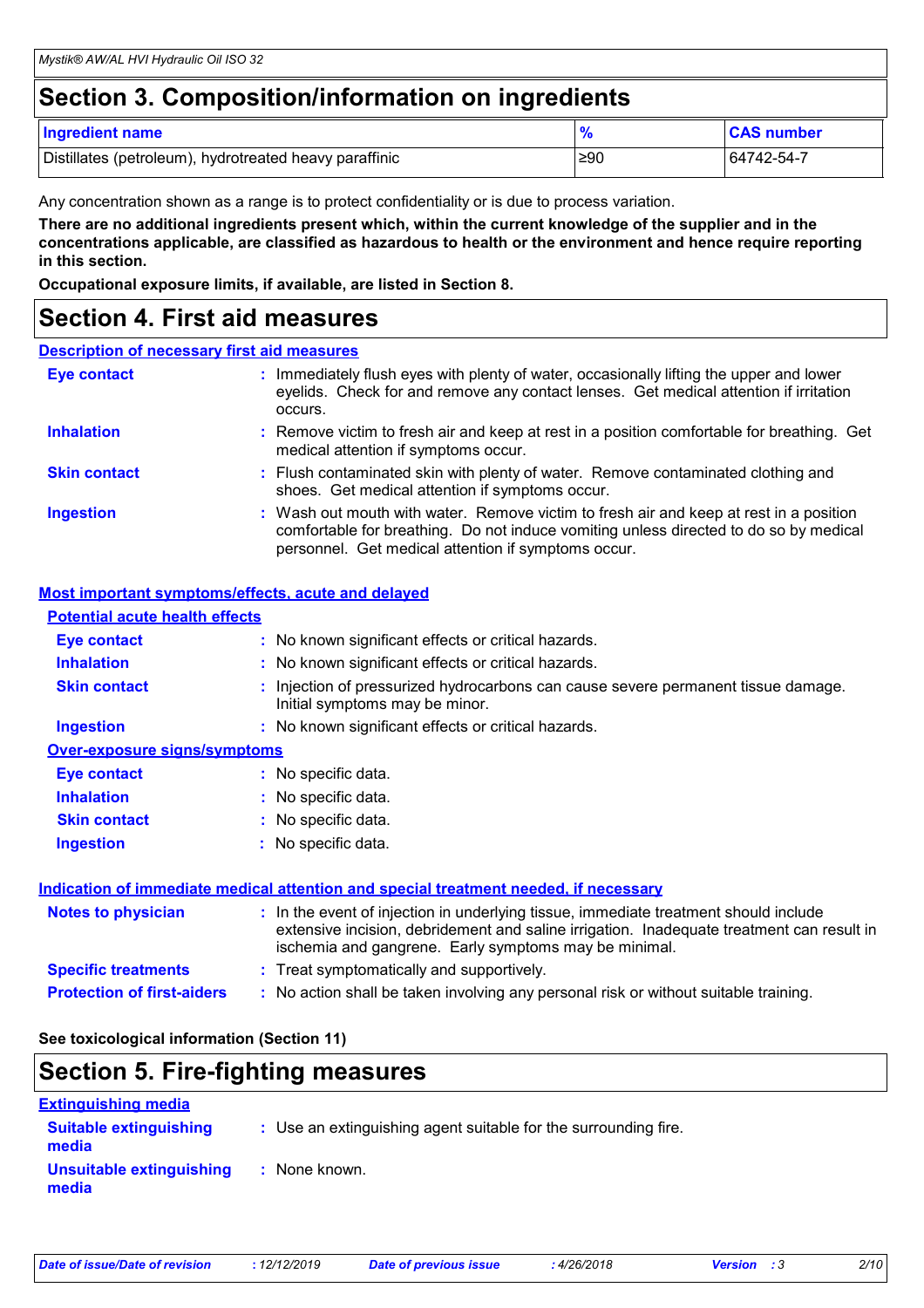## **Section 5. Fire-fighting measures**

| <b>Specific hazards arising</b><br>from the chemical     | : In a fire or if heated, a pressure increase will occur and the container may burst.                                                                                                               |
|----------------------------------------------------------|-----------------------------------------------------------------------------------------------------------------------------------------------------------------------------------------------------|
| <b>Hazardous thermal</b><br>decomposition products       | Decomposition products may include the following materials:<br>carbon dioxide<br>carbon monoxide<br>halogenated compounds                                                                           |
| <b>Special protective actions</b><br>for fire-fighters   | : Promptly isolate the scene by removing all persons from the vicinity of the incident if<br>there is a fire. No action shall be taken involving any personal risk or without suitable<br>training. |
| <b>Special protective</b><br>equipment for fire-fighters | Fire-fighters should wear appropriate protective equipment and self-contained breathing<br>apparatus (SCBA) with a full face-piece operated in positive pressure mode.                              |

### **Section 6. Accidental release measures**

#### **Environmental precautions Personal precautions, protective equipment and emergency procedures :** Avoid dispersal of spilled material and runoff and contact with soil, waterways, drains **:** No action shall be taken involving any personal risk or without suitable training. Evacuate surrounding areas. Keep unnecessary and unprotected personnel from entering. Do not touch or walk through spilled material. Put on appropriate personal protective equipment. and sewers. Inform the relevant authorities if the product has caused environmental pollution (sewers, waterways, soil or air). **For non-emergency personnel For emergency responders :** If specialized clothing is required to deal with the spillage, take note of any information in Section 8 on suitable and unsuitable materials. See also the information in "For nonemergency personnel".

#### **Methods and materials for containment and cleaning up**

| <b>Small spill</b> | : Stop leak if without risk. Move containers from spill area. Dilute with water and mop up<br>if water-soluble. Alternatively, or if water-insoluble, absorb with an inert dry material and<br>place in an appropriate waste disposal container. Dispose of via a licensed waste<br>disposal contractor.                                                                                                                                                                                                                                                                                   |
|--------------------|--------------------------------------------------------------------------------------------------------------------------------------------------------------------------------------------------------------------------------------------------------------------------------------------------------------------------------------------------------------------------------------------------------------------------------------------------------------------------------------------------------------------------------------------------------------------------------------------|
| <b>Large spill</b> | : Stop leak if without risk. Move containers from spill area. Prevent entry into sewers,<br>water courses, basements or confined areas. Wash spillages into an effluent treatment<br>plant or proceed as follows. Contain and collect spillage with non-combustible,<br>absorbent material e.g. sand, earth, vermiculite or diatomaceous earth and place in<br>container for disposal according to local regulations (see Section 13). Dispose of via a<br>licensed waste disposal contractor. Note: see Section 1 for emergency contact<br>information and Section 13 for waste disposal. |

### **Section 7. Handling and storage**

### **Precautions for safe handling**

| <b>Protective measures</b><br><b>Advice on general</b><br>occupational hygiene   |    | : Put on appropriate personal protective equipment (see Section 8).<br>Eating, drinking and smoking should be prohibited in areas where this material is<br>handled, stored and processed. Workers should wash hands and face before eating,<br>drinking and smoking. Remove contaminated clothing and protective equipment before<br>entering eating areas. See also Section 8 for additional information on hygiene<br>measures.                                                                                                                                               |
|----------------------------------------------------------------------------------|----|----------------------------------------------------------------------------------------------------------------------------------------------------------------------------------------------------------------------------------------------------------------------------------------------------------------------------------------------------------------------------------------------------------------------------------------------------------------------------------------------------------------------------------------------------------------------------------|
| <b>Conditions for safe storage,</b><br>including any<br><b>incompatibilities</b> | ÷. | Store in accordance with local regulations. Store in original container protected from<br>direct sunlight in a dry, cool and well-ventilated area, away from incompatible materials<br>(see Section 10) and food and drink. Keep container tightly closed and sealed until<br>ready for use. Containers that have been opened must be carefully resealed and kept<br>upright to prevent leakage. Do not store in unlabeled containers. Use appropriate<br>containment to avoid environmental contamination. See Section 10 for incompatible<br>materials before handling or use. |

| Date of issue/Date of revision | 12/12/2019 | <b>Date of previous issue</b> | 4/26/2018 | <b>Version</b> : 3 |  |
|--------------------------------|------------|-------------------------------|-----------|--------------------|--|
|--------------------------------|------------|-------------------------------|-----------|--------------------|--|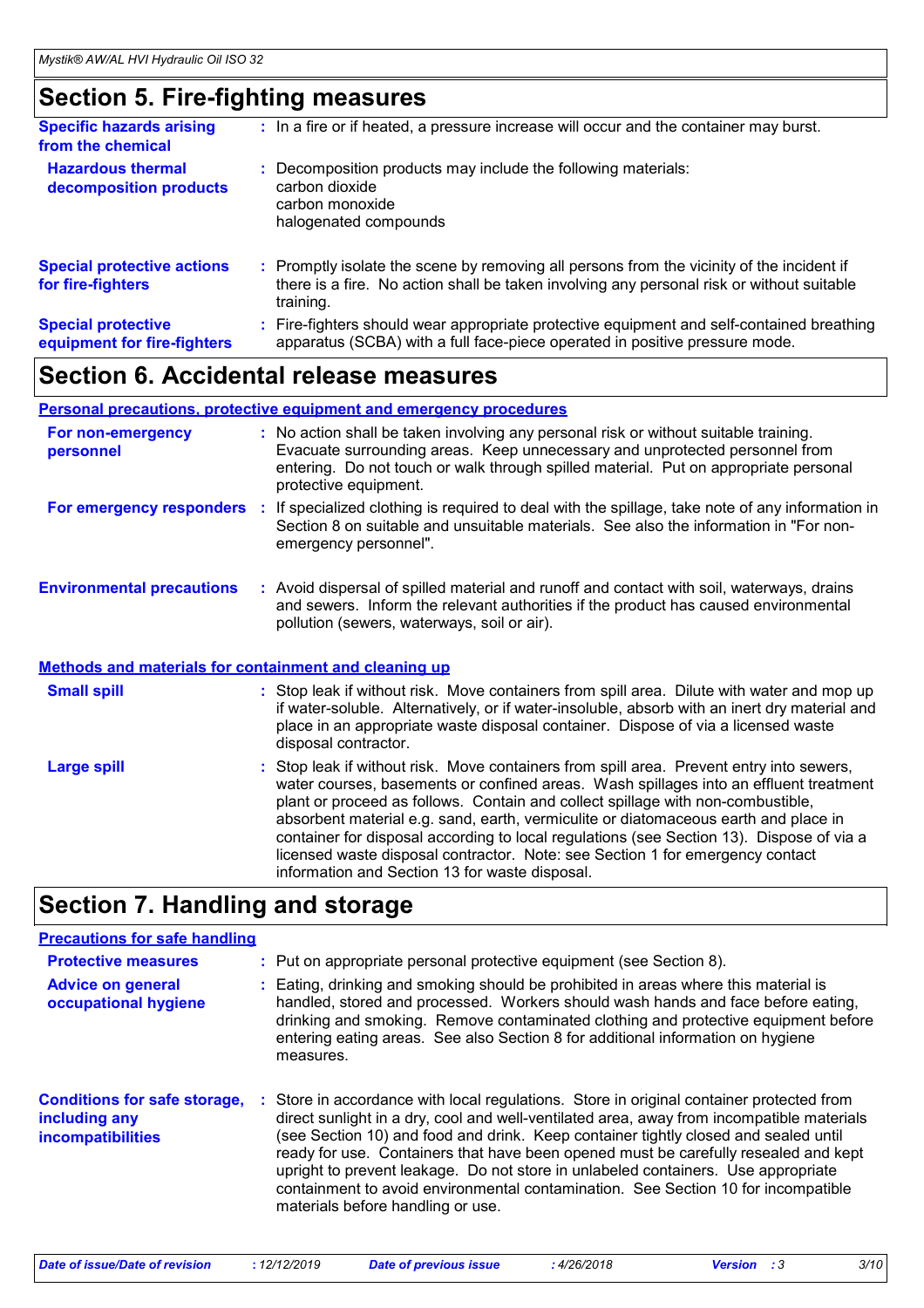## **Section 7. Handling and storage**

Bulk Storage Conditions: Maintain all storage tanks in accordance with applicable regulations. Use necessary controls to monitor tank inventories. Inspect all storage tanks on a periodic basis. Test tanks and associated piping for tightness. Maintain the automatic leak detection devices to assure proper working condition.

## **Section 8. Exposure controls/personal protection**

#### **Control parameters**

**Occupational exposure limits**

Distillates (petroleum), hydrotreated heavy paraffinic **ACGIH TLV (United States, 3/2018).** 

### TWA: 5 mg/m<sup>3</sup> 8 hours. Form: Inhalable fraction

**NIOSH REL (United States, 10/2016).** TWA: 5 mg/m<sup>3</sup> 10 hours. Form: Mist STEL: 10 mg/m<sup>3</sup> 15 minutes. Form: Mist **OSHA PEL (United States, 5/2018).** TWA:  $5 \text{ mg/m}^3$  8 hours.

| <b>Appropriate engineering</b><br>controls       | : Good general ventilation should be sufficient to control worker exposure to airborne<br>contaminants.                                                                                                                                                                                                                                                                                                                                                                                                                                             |
|--------------------------------------------------|-----------------------------------------------------------------------------------------------------------------------------------------------------------------------------------------------------------------------------------------------------------------------------------------------------------------------------------------------------------------------------------------------------------------------------------------------------------------------------------------------------------------------------------------------------|
| <b>Environmental exposure</b><br><b>controls</b> | : Emissions from ventilation or work process equipment should be checked to ensure<br>they comply with the requirements of environmental protection legislation. In some<br>cases, vapor controls, filters or engineering modifications to the process equipment will<br>be necessary to reduce emissions to acceptable levels.                                                                                                                                                                                                                     |
| <b>Individual protection measures</b>            |                                                                                                                                                                                                                                                                                                                                                                                                                                                                                                                                                     |
| <b>Hygiene measures</b>                          | : Wash hands, forearms and face thoroughly after handling chemical products, before<br>eating, smoking and using the lavatory and at the end of the working period.<br>Appropriate techniques should be used to remove potentially contaminated clothing.<br>Wash contaminated clothing before reusing. Ensure that eyewash stations and safety<br>showers are close to the workstation location.                                                                                                                                                   |
| <b>Eye/face protection</b>                       | : Safety glasses equipped with side shields are recommended as minimum protection in<br>industrial settings. If contact is possible, the following protection should be worn, unless<br>the assessment indicates a higher degree of protection: chemical splash goggles.<br>Safety eyewear complying with an approved standard should be used when a risk<br>assessment indicates this is necessary to avoid exposure to liquid splashes, mists,<br>gases or dusts. If inhalation hazards exist, a full-face respirator may be required<br>instead. |
| <b>Skin protection</b>                           |                                                                                                                                                                                                                                                                                                                                                                                                                                                                                                                                                     |
| <b>Hand protection</b>                           | : Chemical-resistant gloves complying with an approved standard should be worn at all<br>times when handling chemical products if a risk assessment indicates this is necessary.                                                                                                                                                                                                                                                                                                                                                                    |
| <b>Body protection</b>                           | : Personal protective equipment for the body should be selected based on the task being<br>performed and the risks involved and should be approved by a specialist before<br>handling this product.                                                                                                                                                                                                                                                                                                                                                 |
| <b>Other skin protection</b>                     | : Avoid skin contact with liquid. Appropriate footwear and any additional skin protection<br>measures should be selected based on the task being performed and the risks involved<br>and should be approved by a specialist before handling this product. Leather boots are<br>not protective for liquid contact.                                                                                                                                                                                                                                   |
| <b>Respiratory protection</b>                    | : Avoid inhalation of gases, vapors, mists or dusts. Use a properly fitted, air-purifying or<br>supplied-air respirator complying with an approved standard if a risk assessment<br>indicates this is necessary. Respirator selection must be based on known or anticipated<br>exposure levels, the hazards of the product and the safe working limits of the selected<br>respirator.                                                                                                                                                               |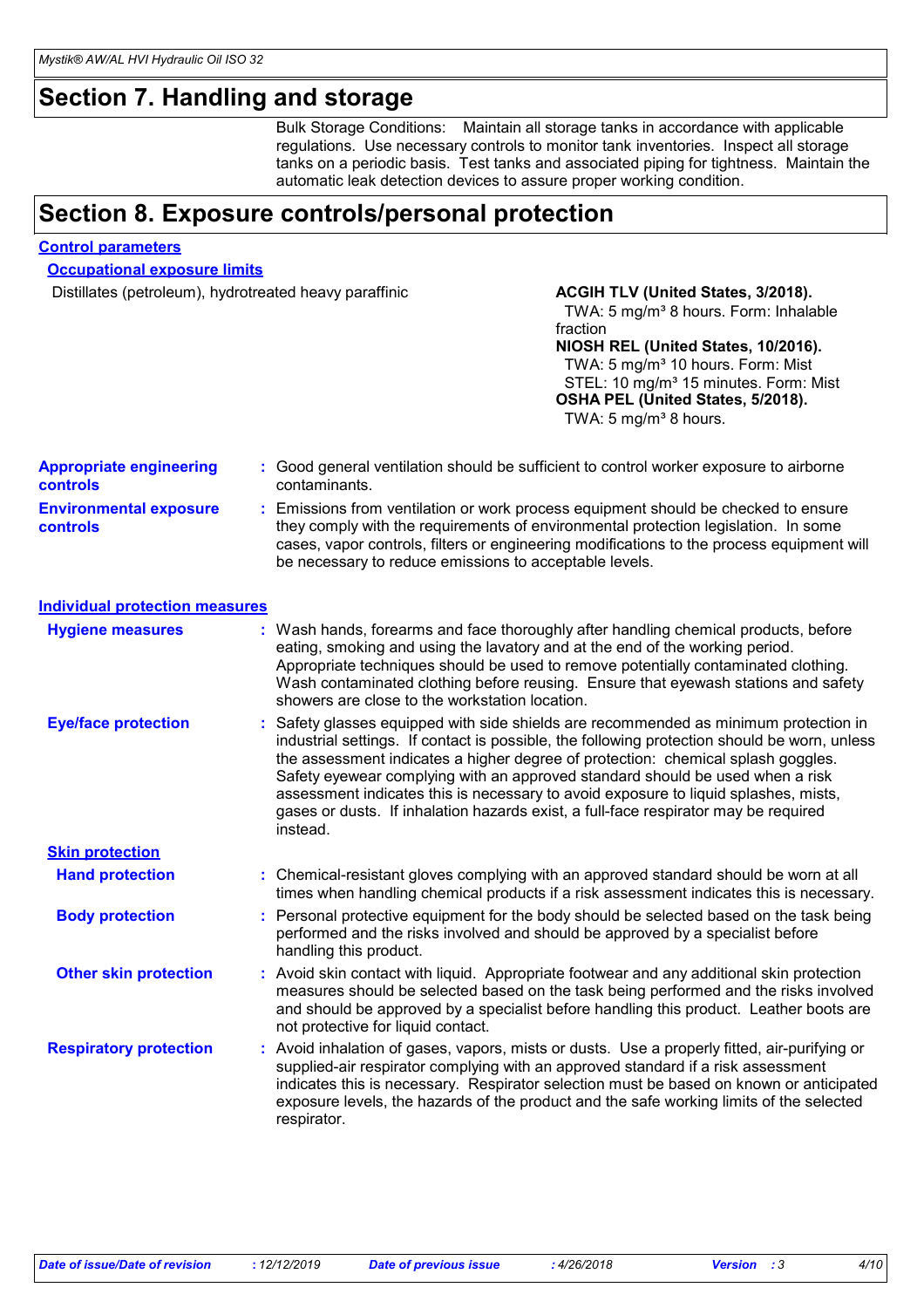## **Section 9. Physical and chemical properties**

### **Appearance**

| <b>Physical state</b>                           |    | $:$ Liquid.                                                |
|-------------------------------------------------|----|------------------------------------------------------------|
| <b>Color</b>                                    |    | $:$ Green.                                                 |
| <b>Odor</b>                                     |    | Mild petroleum odor                                        |
| pH                                              |    | Not available.                                             |
| <b>Boiling point</b>                            |    | : Not available.                                           |
| <b>Flash point</b>                              |    | : Open cup: $214^{\circ}$ C (417.2°F) [Cleveland.]         |
| <b>Evaporation rate</b>                         |    | $:$ <1 (n-butyl acetate. = 1)                              |
| Lower and upper explosive<br>(flammable) limits |    | : Not available.                                           |
| <b>Vapor pressure</b>                           |    | $:$ <0.0013 kPa (<0.01 mm Hg) [room temperature]           |
| <b>Vapor density</b>                            |    | : $>1$ [Air = 1]                                           |
| <b>Relative density</b>                         |    | : 0.86                                                     |
| <b>Density Ibs/gal</b>                          |    | $: 7.2$ lbs/gal                                            |
| Density gm/cm <sup>3</sup>                      |    | : Not available.                                           |
| <b>Gravity, <sup>o</sup>API</b>                 |    | : 32.2                                                     |
| <b>Solubility</b>                               |    | Insoluble in the following materials: cold water.          |
| Flow time (ISO 2431)                            |    | Not available.                                             |
| <b>Viscosity</b>                                |    | Kinematic (40°C (104°F)): 0.32 cm <sup>2</sup> /s (32 cSt) |
| <b>Viscosity SUS</b>                            | ÷. | 150 SUS @100 F                                             |

## **Section 10. Stability and reactivity**

| <b>Reactivity</b>                                   | : Not expected to be Explosive, Self-Reactive, Self-Heating, or an Organic Peroxide<br>under US GHS Definition(s). |
|-----------------------------------------------------|--------------------------------------------------------------------------------------------------------------------|
| <b>Chemical stability</b>                           | : The product is stable.                                                                                           |
| <b>Possibility of hazardous</b><br><b>reactions</b> | : Under normal conditions of storage and use, hazardous reactions will not occur.                                  |
| <b>Conditions to avoid</b>                          | : No specific data.                                                                                                |
| <b>Incompatible materials</b>                       | : No specific data.                                                                                                |
| <b>Hazardous decomposition</b><br>products          | : Under normal conditions of storage and use, hazardous decomposition products should<br>not be produced.          |

## **Section 11. Toxicological information**

#### **Acute toxicity Information on toxicological effects**

| <u>.</u>                                                  |                         |                |                   |                 |  |
|-----------------------------------------------------------|-------------------------|----------------|-------------------|-----------------|--|
| <b>Product/ingredient name</b>                            | <b>Result</b>           | <b>Species</b> | <b>Dose</b>       | <b>Exposure</b> |  |
| Distillates (petroleum),<br>hydrotreated heavy paraffinic | LD50 Dermal             | Rat            | >5000 mg/kg       |                 |  |
|                                                           | $\overline{1}$ DEO Oral | Dot            | $55000 \text{ m}$ |                 |  |

|                           | LD50 Oral                                                                                                                                                                                                                                                                                                                                                                                                                                                                                                                                                                                                                            | Rat | >5000 mg/kg |  |
|---------------------------|--------------------------------------------------------------------------------------------------------------------------------------------------------------------------------------------------------------------------------------------------------------------------------------------------------------------------------------------------------------------------------------------------------------------------------------------------------------------------------------------------------------------------------------------------------------------------------------------------------------------------------------|-----|-------------|--|
| <b>Conclusion/Summary</b> | Distillates (petroleum), hydrotreated heavy paraffinic: Mineral oil mists derived from<br>highly refined oils are reported to have low acute and sub-acute toxicities in animals.<br>Effects from single and short-term repeated exposures to high concentrations of mineral<br>oil mists well above applicable workplace exposure levels include lung inflammatory<br>reaction, lipoid granuloma formation and lipoid pneumonia. In acute and sub-acute<br>studies involving exposures to lower concentrations of mineral oil mists at or near<br>current work place exposure levels produced no significant toxicological effects. |     |             |  |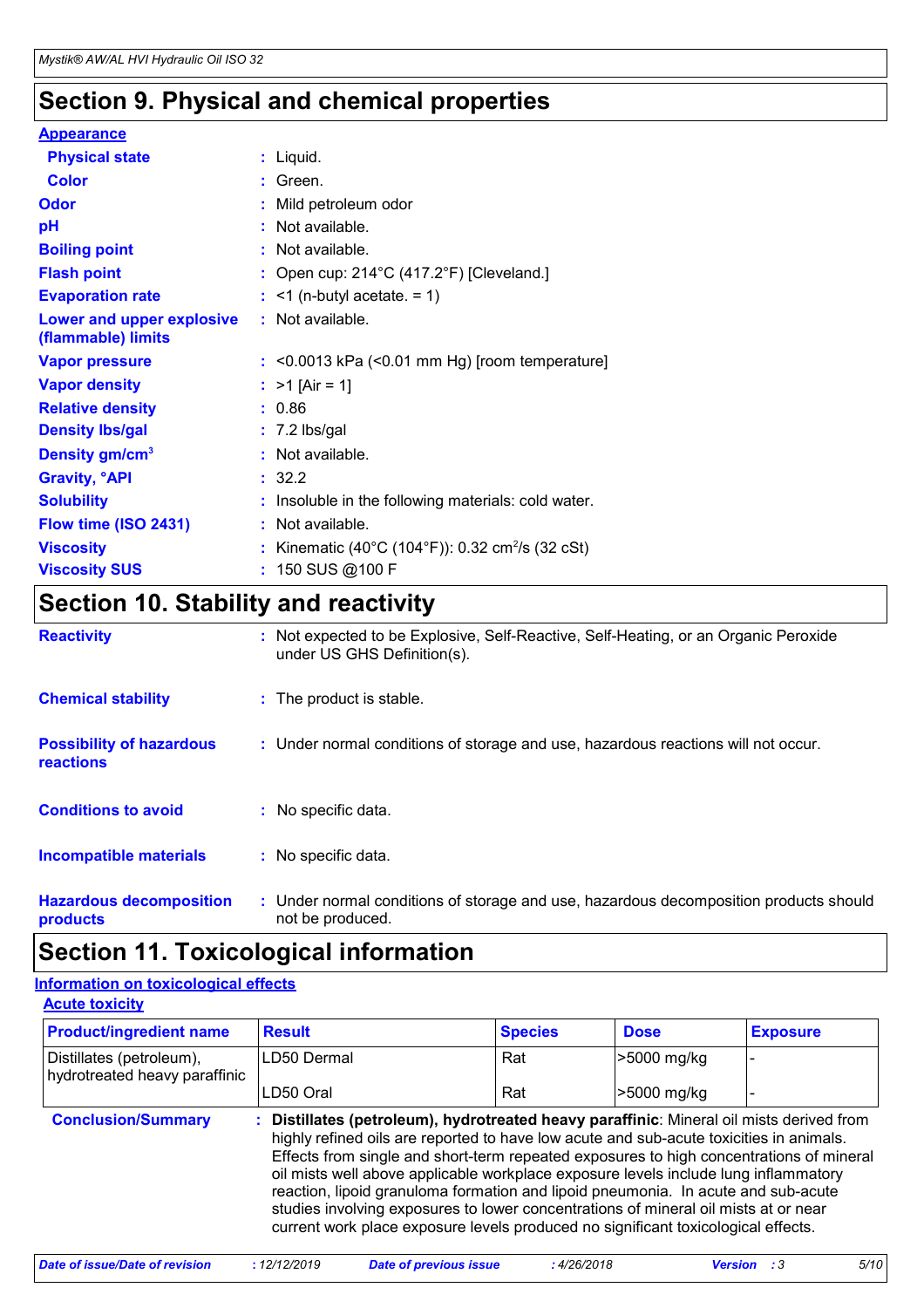## **Section 11. Toxicological information**

#### **Irritation/Corrosion**

#### Not available.

| <b>Skin</b>                                                 | : No additional information.                                                                               |
|-------------------------------------------------------------|------------------------------------------------------------------------------------------------------------|
| <b>Eyes</b>                                                 | No additional information.                                                                                 |
| <b>Respiratory</b>                                          | : No additional information.                                                                               |
| <b>Sensitization</b>                                        |                                                                                                            |
| Not available.                                              |                                                                                                            |
| <b>Skin</b>                                                 | : No additional information.                                                                               |
| <b>Respiratory</b>                                          | : No additional information.                                                                               |
| <b>Mutagenicity</b>                                         |                                                                                                            |
| Not available.                                              |                                                                                                            |
| <b>Conclusion/Summary</b>                                   | : No additional information.                                                                               |
| <b>Carcinogenicity</b>                                      |                                                                                                            |
| Not available.                                              |                                                                                                            |
| <b>Conclusion/Summary</b>                                   | : No additional information.                                                                               |
| <b>Reproductive toxicity</b>                                |                                                                                                            |
| Not available.                                              |                                                                                                            |
| <b>Conclusion/Summary</b>                                   | : No additional information.                                                                               |
| <b>Teratogenicity</b>                                       |                                                                                                            |
| Not available.                                              |                                                                                                            |
| <b>Conclusion/Summary</b>                                   | : No additional information.                                                                               |
| <b>Specific target organ toxicity (single exposure)</b>     |                                                                                                            |
| Not available.                                              |                                                                                                            |
| <b>Specific target organ toxicity (repeated exposure)</b>   |                                                                                                            |
| Not available.                                              |                                                                                                            |
| <b>Aspiration hazard</b>                                    |                                                                                                            |
| Not available.                                              |                                                                                                            |
|                                                             |                                                                                                            |
| <b>Information on the likely</b>                            | : Routes of entry anticipated: Dermal.                                                                     |
| routes of exposure                                          |                                                                                                            |
| <b>Potential acute health effects</b><br><b>Eye contact</b> |                                                                                                            |
| <b>Inhalation</b>                                           | : No known significant effects or critical hazards.<br>: No known significant effects or critical hazards. |
| <b>Skin contact</b>                                         | Injection of pressurized hydrocarbons can cause severe permanent tissue damage.                            |
|                                                             | Initial symptoms may be minor.                                                                             |
| <b>Ingestion</b>                                            | : No known significant effects or critical hazards.                                                        |
|                                                             | <b>Symptoms related to the physical, chemical and toxicological characteristics</b>                        |
| <b>Eye contact</b>                                          | : No specific data.                                                                                        |
| <b>Inhalation</b>                                           | $\cdot$ No specific data                                                                                   |

| <b>Inhalation</b>   | : No specific data. |
|---------------------|---------------------|
| <b>Skin contact</b> | : No specific data. |
| Ingestion           | : No specific data. |

### **Delayed and immediate effects and also chronic effects from short and long term exposure Short term exposure**

| 12/12/2019<br>Date of issue/Date of revision | Date of previous issue | 4/26/2018 | <b>Version</b> :3 | 6/10 |
|----------------------------------------------|------------------------|-----------|-------------------|------|
|----------------------------------------------|------------------------|-----------|-------------------|------|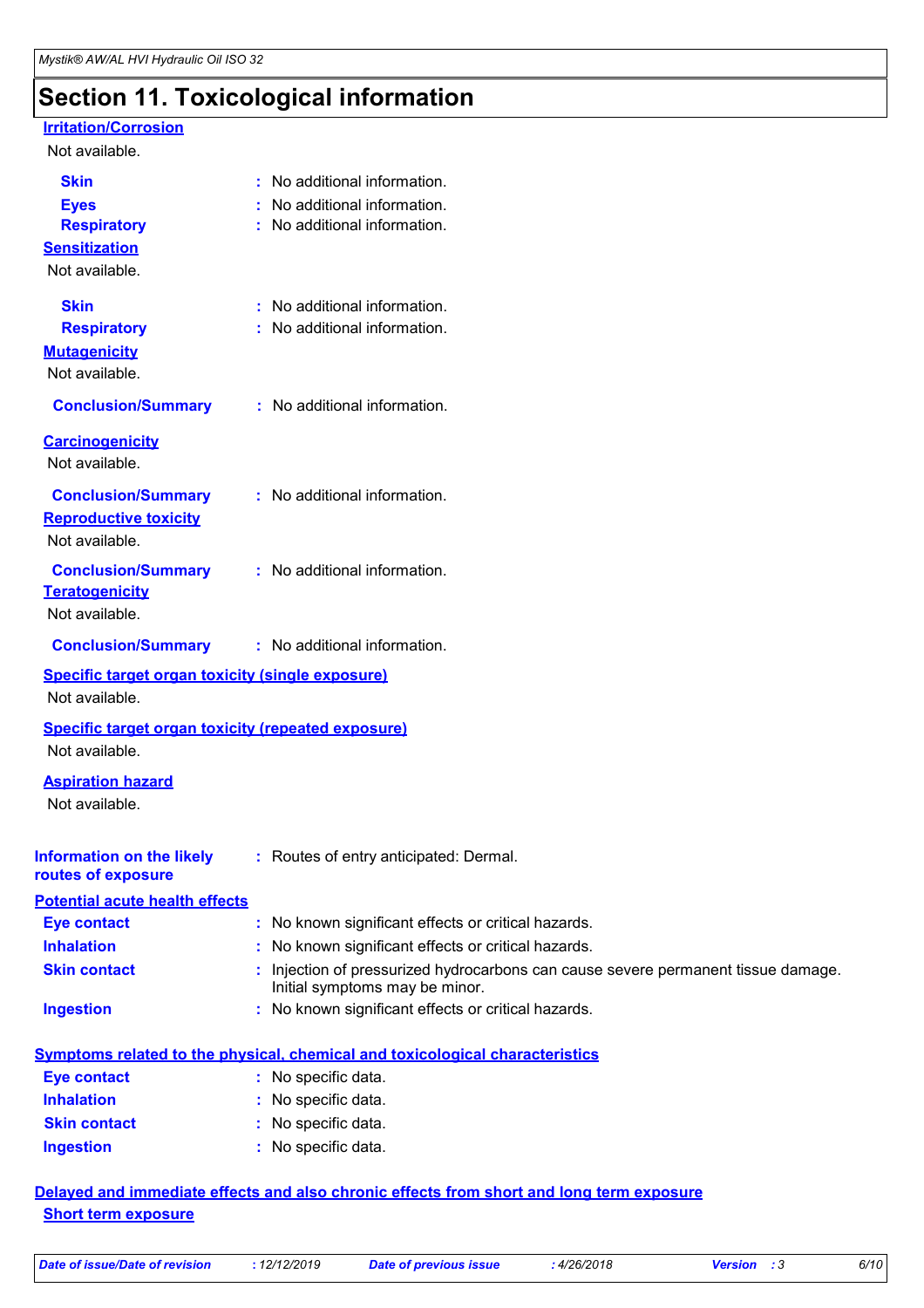## **Section 11. Toxicological information**

| <b>Potential immediate</b><br><b>effects</b> | : Not available.                                        |  |
|----------------------------------------------|---------------------------------------------------------|--|
| <b>Potential delayed effects</b>             | $:$ Not available.                                      |  |
| Long term exposure                           |                                                         |  |
| <b>Potential immediate</b><br>effects        | : Not available.                                        |  |
| <b>Potential delayed effects</b>             | : Not available.                                        |  |
| <b>Potential chronic health effects</b>      |                                                         |  |
| Not available.                               |                                                         |  |
| <b>General</b>                               | : No known significant effects or critical hazards.     |  |
| <b>Carcinogenicity</b>                       | : No known significant effects or critical hazards.     |  |
| <b>Mutagenicity</b>                          | No known significant effects or critical hazards.       |  |
| <b>Teratogenicity</b>                        | No known significant effects or critical hazards.       |  |
| <b>Developmental effects</b>                 | No known significant effects or critical hazards.<br>t. |  |
| <b>Fertility effects</b>                     | No known significant effects or critical hazards.       |  |
|                                              |                                                         |  |

## **Section 12. Ecological information**

| <b>Toxicity</b>                                               |                  |
|---------------------------------------------------------------|------------------|
| Not available.                                                |                  |
| <b>Conclusion/Summary</b>                                     | : Not available. |
| <b>Persistence and degradability</b>                          |                  |
| Not available.                                                |                  |
| <b>Conclusion/Summary</b>                                     | : Not available. |
| <b>Bioaccumulative potential</b>                              |                  |
| Not available.                                                |                  |
| <b>Mobility in soil</b>                                       |                  |
| <b>Soil/water partition</b><br>coefficient (K <sub>oc</sub> ) | : Not available. |

## **Section 13. Disposal considerations**

| <b>Disposal methods</b> | : The generation of waste should be avoided or minimized wherever possible. Disposal<br>of this product, solutions and any by-products should at all times comply with the<br>requirements of environmental protection and waste disposal legislation and any<br>regional local authority requirements. Dispose of surplus and non-recyclable products<br>via a licensed waste disposal contractor. Waste should not be disposed of untreated to<br>the sewer unless fully compliant with the requirements of all authorities with jurisdiction.<br>Waste packaging should be recycled. Incineration or landfill should only be considered<br>when recycling is not feasible. This material and its container must be disposed of in a<br>safe way. Empty containers or liners may retain some product residues. Avoid<br>dispersal of spilled material and runoff and contact with soil, waterways, drains and<br>sewers. |
|-------------------------|----------------------------------------------------------------------------------------------------------------------------------------------------------------------------------------------------------------------------------------------------------------------------------------------------------------------------------------------------------------------------------------------------------------------------------------------------------------------------------------------------------------------------------------------------------------------------------------------------------------------------------------------------------------------------------------------------------------------------------------------------------------------------------------------------------------------------------------------------------------------------------------------------------------------------|
|-------------------------|----------------------------------------------------------------------------------------------------------------------------------------------------------------------------------------------------------------------------------------------------------------------------------------------------------------------------------------------------------------------------------------------------------------------------------------------------------------------------------------------------------------------------------------------------------------------------------------------------------------------------------------------------------------------------------------------------------------------------------------------------------------------------------------------------------------------------------------------------------------------------------------------------------------------------|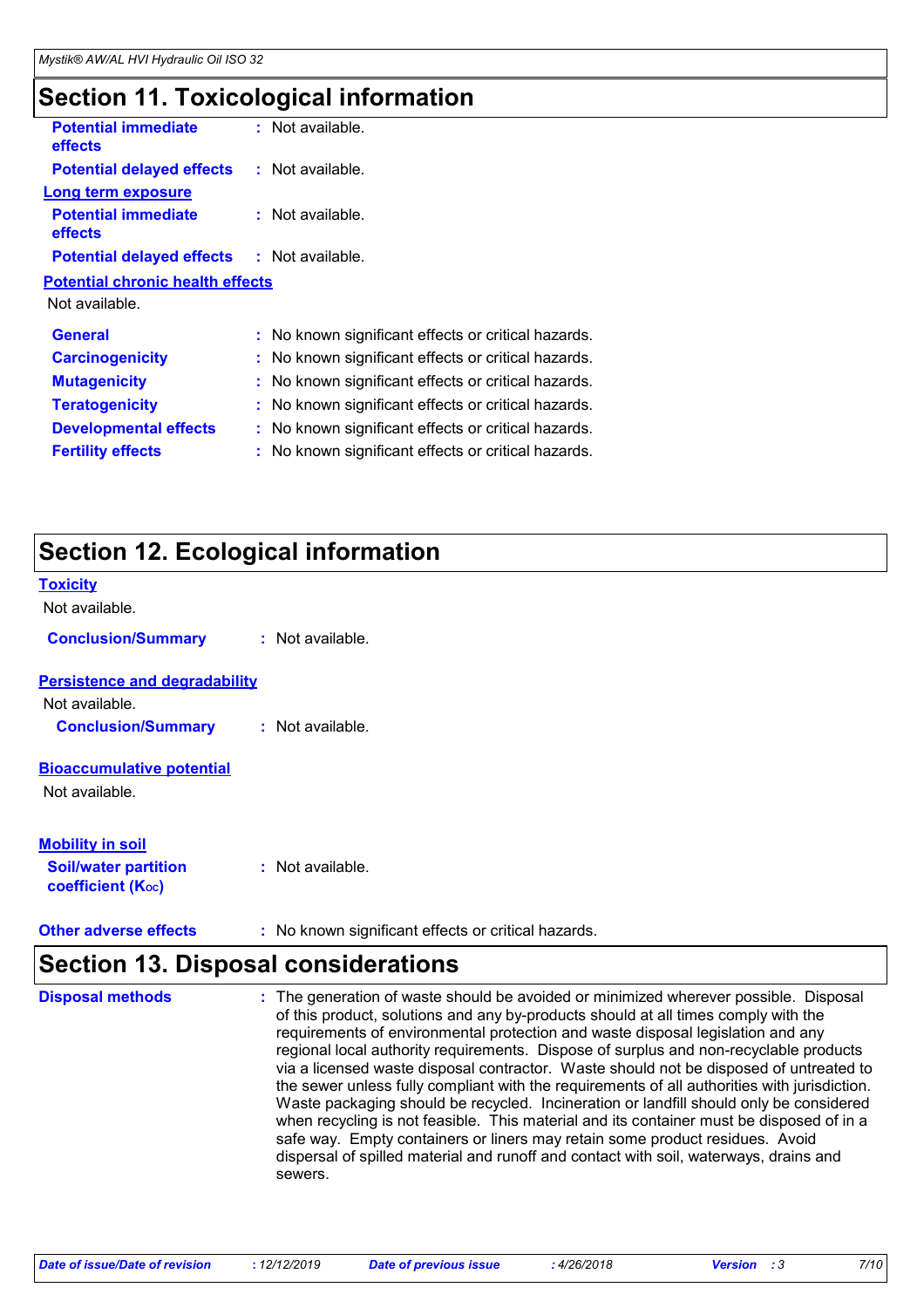## **Section 14. Transport information**

|                                      | <b>DOT Classification</b> | <b>IMDG</b>              | <b>IATA</b>              |
|--------------------------------------|---------------------------|--------------------------|--------------------------|
| <b>UN number</b>                     | Not regulated.            | Not regulated.           | Not regulated.           |
| <b>UN proper</b><br>shipping name    |                           |                          |                          |
| <b>Transport</b><br>hazard class(es) |                           |                          |                          |
| <b>Packing group</b>                 | $\overline{\phantom{a}}$  | $\overline{\phantom{0}}$ | $\overline{\phantom{a}}$ |
| Environmental<br>hazards             | No.                       | No.                      | No.                      |

**Special precautions for user** : Transport within user's premises: always transport in closed containers that are upright and secure. Ensure that persons transporting the product know what to do in the event of an accident or spillage.

**Transport in bulk according to Annex II of MARPOL and the IBC Code :** Not available.

## **Section 15. Regulatory information**

| <b>U.S. Federal regulations</b>               | United States inventory (TSCA 8b): All components are listed or exempted.<br>×.                                                                                                                                                                                                                                                                                               |
|-----------------------------------------------|-------------------------------------------------------------------------------------------------------------------------------------------------------------------------------------------------------------------------------------------------------------------------------------------------------------------------------------------------------------------------------|
|                                               | Clean Water Act (CWA) 307: toluene; Phosphorodithioic acid, O,O-di-C1-14-alkyl<br>esters, zinc salts; phenol; naphthalene                                                                                                                                                                                                                                                     |
|                                               | Clean Water Act (CWA) 311: toluene; phenol; naphthalene                                                                                                                                                                                                                                                                                                                       |
|                                               | This material is classified as an oil under Section 311 of the Clean Water Act (CWA)<br>and the Oil Pollution Act of 1990 (OPA). Discharges or spills which produce a visible<br>sheen on waters of the United States, their adjoining shorelines, or into conduits leading<br>to surface waters must be reported to the EPA's National Response Center at (800)<br>424-8802. |
| <b>SARA 302/304</b>                           |                                                                                                                                                                                                                                                                                                                                                                               |
| <b>Composition/information on ingredients</b> |                                                                                                                                                                                                                                                                                                                                                                               |
| <b>SARA 304 RQ</b>                            | : Not applicable.                                                                                                                                                                                                                                                                                                                                                             |
| <b>SARA 311/312</b>                           |                                                                                                                                                                                                                                                                                                                                                                               |
| <b>Classification</b>                         | : Not applicable.                                                                                                                                                                                                                                                                                                                                                             |

**Composition/information on ingredients**

No products were found.

### **Massachusetts** : None of the components are listed. **New York :** None of the components are listed. **New Jersey :** None of the components are listed. **Pennsylvania :** None of the components are listed. **State regulations California Prop. 65 Clear and Reasonable Warnings (2018)**

**A** WARNING: This product can expose you to chemicals including Ethyl acrylate, Naphthalene, which are known to the State of California to cause cancer, and Toluene, which is known to the State of California to cause birth defects or other reproductive harm. For more information go to www.P65Warnings.ca.gov.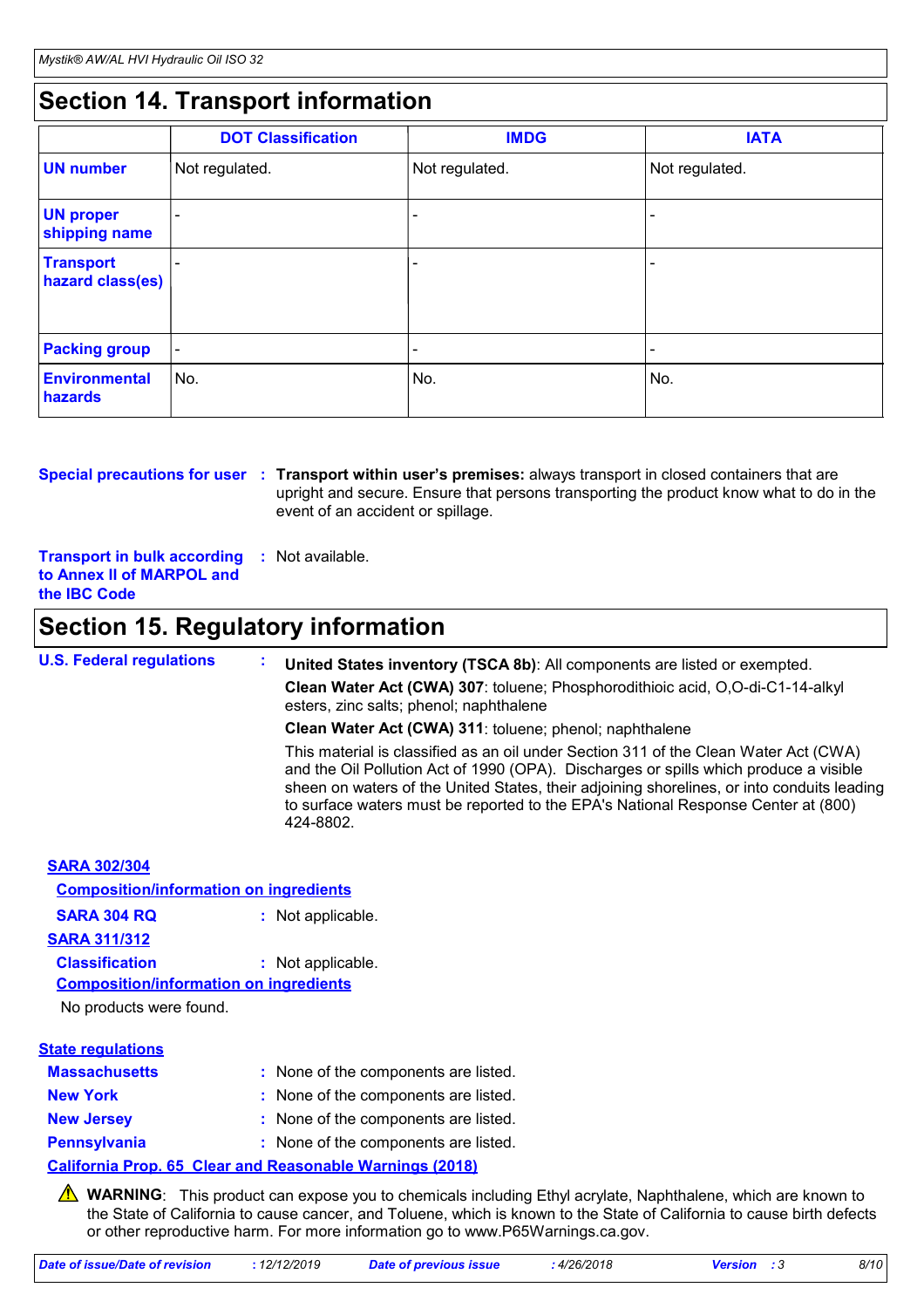## **Section 15. Regulatory information**

| Ingredient name | $\frac{9}{6}$   | <b>Cancer</b> | <b>Reproductive</b> | No significant risk<br>level | <b>Maximum</b><br>acceptable dosage<br><b>level</b> |
|-----------------|-----------------|---------------|---------------------|------------------------------|-----------------------------------------------------|
| toluene         | < 0.1           | No.           | Yes.                |                              | Yes.                                                |
| ethyl acrylate  | < 0.001         | Yes.          | No.                 |                              |                                                     |
| naphthalene     | $< 0.0001$ Yes. |               | No.                 | Yes.                         |                                                     |

### **International regulations**

| <b>Inventory list</b>    |                                                                                                          |
|--------------------------|----------------------------------------------------------------------------------------------------------|
| <b>United States</b>     | : All components are listed or exempted.                                                                 |
| <b>Australia</b>         | : All components are listed or exempted.                                                                 |
| Canada                   | : All components are listed or exempted.                                                                 |
| <b>China</b>             | : Not determined.                                                                                        |
| <b>Europe</b>            | : All components are listed or exempted.                                                                 |
| <b>Japan</b>             | Japan inventory (ENCS): At least one component is not listed.<br>Japan inventory (ISHL): Not determined. |
| <b>Malaysia</b>          | : Not determined.                                                                                        |
| <b>New Zealand</b>       | : Not determined.                                                                                        |
| <b>Philippines</b>       | : All components are listed or exempted.                                                                 |
| <b>Republic of Korea</b> | : All components are listed or exempted.                                                                 |
| <b>Taiwan</b>            | : Not determined.                                                                                        |
| <b>Thailand</b>          | : Not determined.                                                                                        |
| <b>Turkey</b>            | : Not determined.                                                                                        |
| <b>Viet Nam</b>          | Not determined.                                                                                          |
|                          |                                                                                                          |

### **Section 16. Other information**

### **National Fire Protection Association (U.S.A.)**



**Reprinted with permission from NFPA 704-2001, Identification of the Hazards of Materials for Emergency Response Copyright ©1997, National Fire Protection Association, Quincy, MA 02269. This reprinted material is not the complete and official position of the National Fire Protection Association, on the referenced subject which is represented only by the standard in its entirety.**

**Copyright ©2001, National Fire Protection Association, Quincy, MA 02269. This warning system is intended to be interpreted and applied only by properly trained individuals to identify fire, health and reactivity hazards of chemicals. The user is referred to certain limited number of chemicals with recommended classifications in NFPA 49 and NFPA 325, which would be used as a guideline only. Whether the chemicals are classified by NFPA or not, anyone using the 704 systems to classify chemicals does so at their own risk.**

### **Procedure used to derive the classification**

|                                   | <b>Classification</b> | <b>Justification</b> |
|-----------------------------------|-----------------------|----------------------|
| Not classified.                   |                       |                      |
| <b>History</b>                    |                       |                      |
| <b>Date of printing</b>           | : 12/12/2019          |                      |
| Date of issue/Date of<br>revision | : 12/12/2019          |                      |
| Date of previous issue            | : 4/26/2018           |                      |
| <b>Version</b>                    | $\therefore$ 3        |                      |